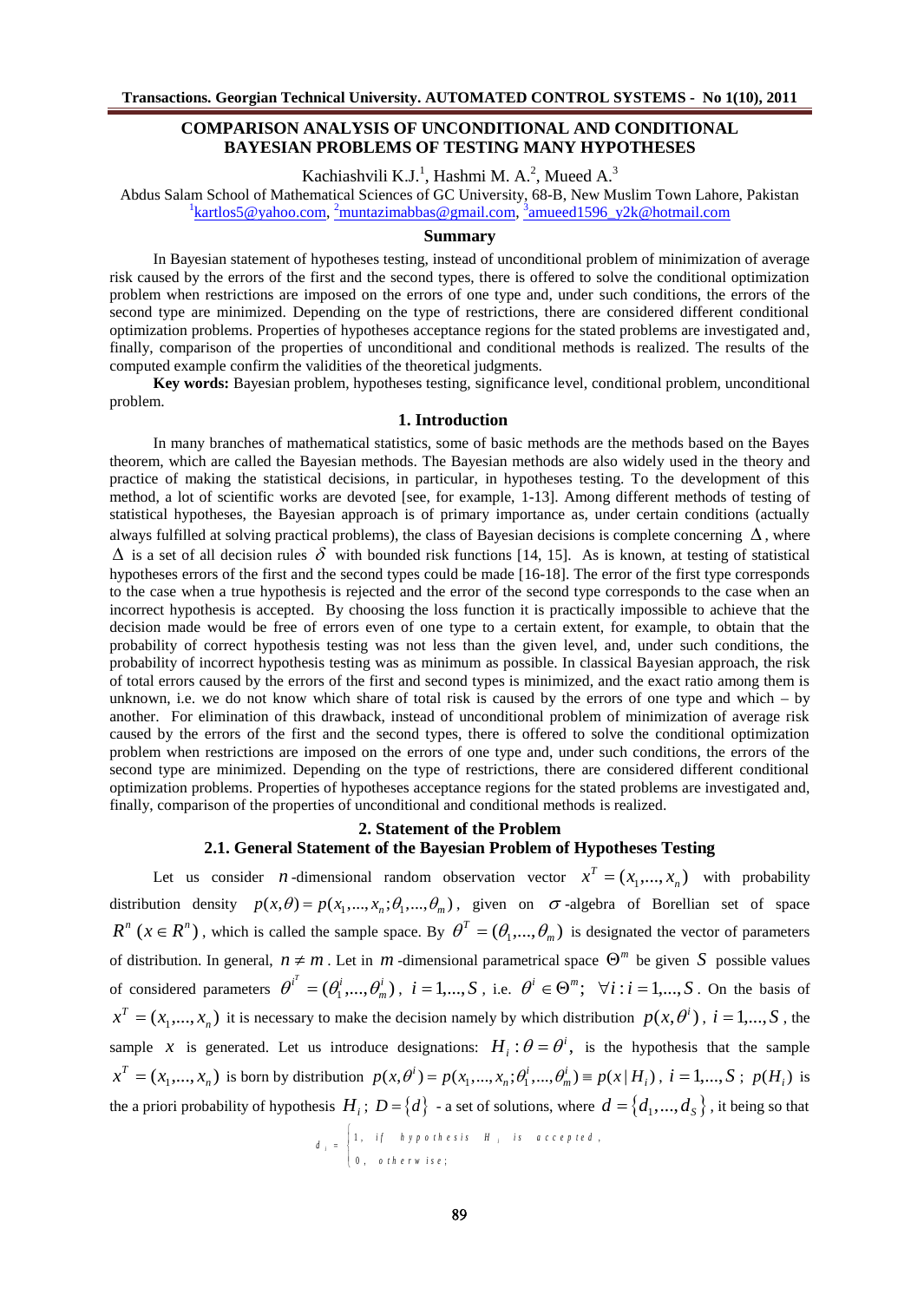$\delta(x) = \{\delta_1(x), \delta_2(x),..., \delta_s(x)\}\$ is the decision function that associates each observation vector *x* with a certain decision:  $x \xrightarrow{\delta(x)} d \in D$ .

 $\Gamma_j$  is the acceptance region of hypothesis  $H_j$ , i.e.  $\Gamma_j = \{x : \delta_j(x) = 1\}$ . It is obvious that  $\delta(x)$  is completely determined by regions  $\Gamma_j$ , i.e.  $\delta(x) = {\Gamma_1, \Gamma_2, ..., \Gamma_S}$ . Let us introduce loss function  $L(H_i, \delta(x))$ , which determines the value of loss in the case when the sample has the probability distribution corresponding to hypothesis  $H_i$ , but, because of random errors, decision  $\delta(x)$  is made.

When the decision is made that hypothesis  $H_i$  is true, in reality true could be one of the following hypotheses  $H_1, ..., H_{i-1}, H_{i+1}, ..., H_S$ , i.e. accepting one of hypotheses we risk to reject one of  $(S-1)$  really true hypotheses. This risk is called the risk corresponding to hypotheses  $H_i$  and is equal to [3, 19]:

$$
\rho(H_i, \delta) = \int_{R^n} L(H_i, \delta(x)) p(x | H_i) dx.
$$

For any decision rule  $\delta(x)$ , a complete risk, i.e. a risk of making the incorrect decision, is characterized by the function:

$$
r_{\delta} = \sum_{i=1}^{S} p(H_i)\rho(H_i, \delta) = \sum_{i=1}^{S} p(H_i) \int_{R^n} L(H_i, \delta(x)) p(x | H_i) dx,
$$
\n(1)

which is called the risk function.

Decision rule  $\delta^*(x)$ , or, which is the same,  $\Gamma_i^*$ ,  $i = 1,..., S$  - the regions of acceptance of hypotheses  $H_i$ ,  $i = 1,..., S$ , are called Bayesian if there takes place:

 $r_{\delta^*} = \min_{\{\delta(x)\}} r_{\delta}.$  (2)

By solving task (2), we obtain [19, 20]:

$$
\Gamma_j = \{x : \sum_{i=1}^S L(H_i, H_j) p(H_i) p(x | H_i) < \sum_{i=1}^S L(H_i, H_k) p(H_i) p(x | H_i);
$$
\n
$$
\forall k : k \in (1, \dots, j-1, j+1, \dots, S), \quad j = 1, \dots, S. \tag{3}
$$

## **2.2. Conditional Bayesian Tasks of Hypotheses Testing**

Decision rule (3) minimizes risk function (2), which contains the errors of both kinds. The shares of these errors are unknown. As was mentioned above, at solving a lot of practical problems, it is necessary to have a guarantee that the error of one kind does not surpass a certain value, and, in such a situation, to minimize the error of other kind. For obtaining such decision rules, we introduce the statements of conditional Bayesian problems and develop the methods of their solution [21, 22].

The examples of practical problems when statements given below are necessary are: 1) air defense – the cost of incorrectly detected target and the missed one is different, and defence interests demand guaranteed detection of hostile flying vehicles; 2) identification of river water emergency pollution sources; 3) medicine production – the cost of overdosing and underdosing is not identical and the safety of patients requires guaranteed protection of prepared medicines against overdosing; 4) market investigation with the purpose of making recommendations about investments - guaranteed protection from the loss of invested credits; 5) revealing the fact of ship bending on the basis of the measurement results of special sensors; 6) the problem of sustainable development of production and so on.

#### **2.2.1. Restriction on the averaged probability of acceptance of true hypothesis (Task 1)**

As was mentioned above, the general function of losses consists of two components: the losses caused by incorrectly accepted and by incorrectly rejected hypotheses.

Let us designate by  $\rho_f(H_i, \delta)$  and  $\rho_p(H_i, \delta)$  the mathematical expectations of losses caused by incorrectly accepted and incorrectly rejected hypotheses, respectively, brought by decision rule  $\delta(x)$  provided that hypotheses  $H_i$  is true:

$$
\rho_f(H_i, \delta) = E_x \left[ \sum_{j=1, j \neq i}^{S} L(H_i, \delta_j(x) = 1) \right],
$$
  

$$
\rho_p(H_i, \delta) = E_x \left[ \sum_{j=1, j \neq i}^{S} L(H_i, \delta_j(x) = 0) \right].
$$
 (4)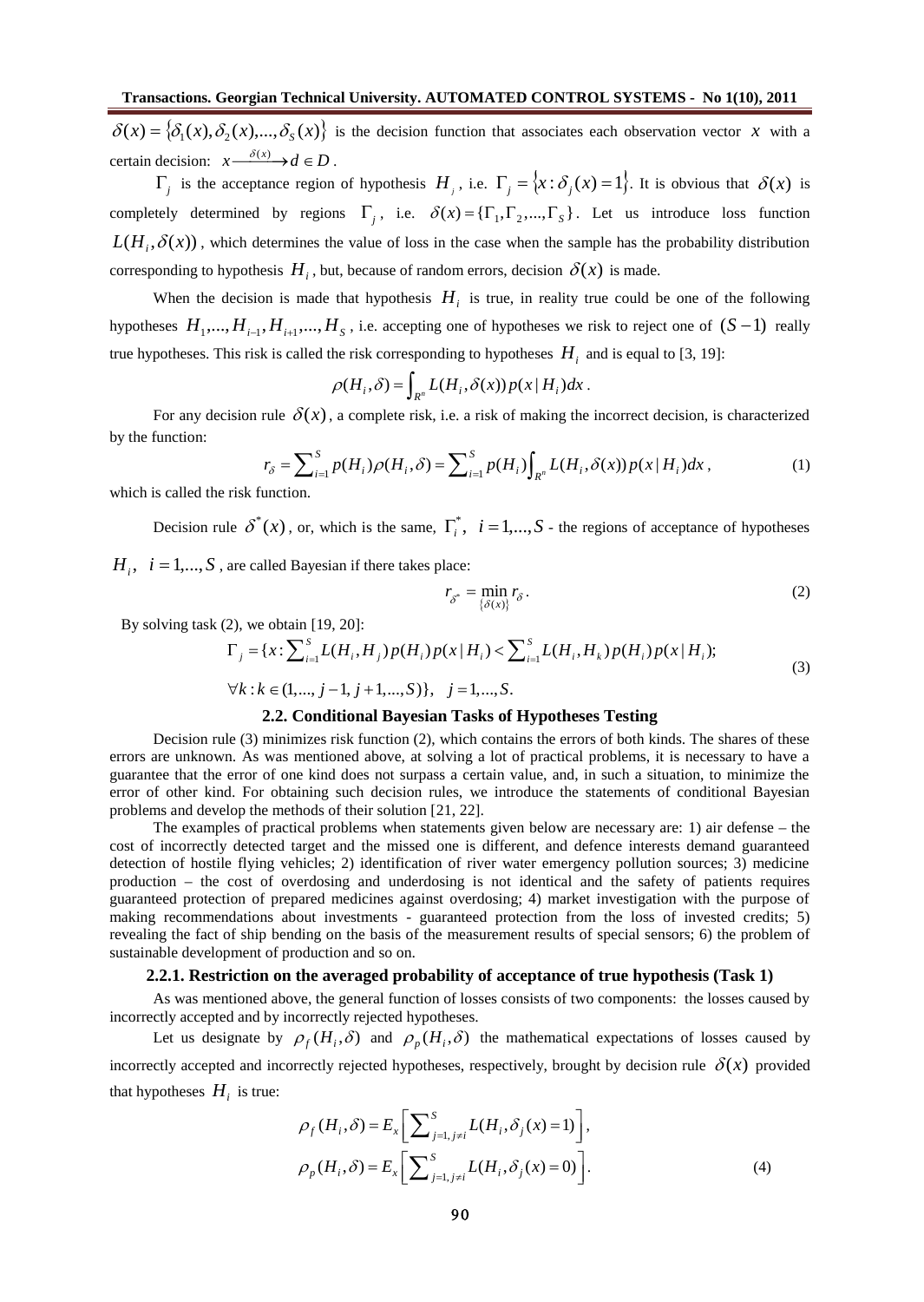As the loss functions for rejection and incorrect acceptance of each hypothesis, we take the probabilities of these events. Then expression (4) takes the form:

$$
\rho_f(H_i, \delta) = \sum_{j=1, j \neq i}^{S} \int_{\Gamma_j} p(x | H_i) dx,
$$

$$
\rho_p(H_i, \delta) = \int_{\overline{\Gamma}_i} p(x | H_i) dx = 1 - \int_{\Gamma_i} p(x | H_i) dx,
$$

$$
i = 1, ..., S.
$$

The averaged value of probabilities of incorrectly rejected hypotheses given by decision rule  $\delta(x)$  is determined as follows:

$$
r_{\delta} = \sum_{i=1}^{S} p(H_i) \rho_f(H_i, \delta) = \sum_{i=1}^{S} p(H_i) \sum_{j=1, j \neq i}^{S} \int_{\Gamma_j} p(x | H_i) dx.
$$
 (5)

Trying to minimize  $r<sub>δ</sub>$  by choosing  $\delta(x)$ , we shall demand from it that the averaged value of incorrectly accepted hypotheses was not higher than the set level  $\alpha$ , i.e.

$$
\sum_{i=1}^{S} p(H_i)\rho_p(H_i, \delta) = 1 - \sum_{i=1}^{S} p(H_i) \int_{\Gamma_i} p(x | H_i) dx \le \alpha.
$$
 (6)

Let  $\Delta$  be a set of those decision rules  $\delta(x)$  which satisfy condition (2.6). Decision rule  $\delta^*(x)$  is called optimum if

$$
r_{\delta^*} = \min_{\delta \in \Delta} r_{\delta},\tag{7}
$$

Let us rewrite restrictions (6) as follows:

$$
\sum_{i=1}^{S} p(H_i) \int_{\Gamma_i} p(x | H_i) dx \ge 1 - \alpha \tag{8}
$$

For solving conditional optimization problem (7), (8) we shall use the method of indeterminate Lagrange multipliers.

The Lagrange function looks like:

$$
\Lambda(\delta,\lambda) = \sum_{j=1}^{S} \sum_{i=1, i \neq j}^{S} p(H_i) \int_{\Gamma_j} p(x | H_i) dx - \lambda \left[ \sum_{j=1}^{S} p(H_j) \int_{\Gamma_j} p(x | H_j) dx - (1 - \alpha) \right] =
$$
  

$$
= \sum_{j=1}^{S} \int_{\Gamma_j} \left[ \sum_{i=1, i \neq j}^{S} p(H_i) p(x | H_i) - \lambda p(H_j) p(x | H_j) \right] dx + \lambda (1 - \alpha) \Rightarrow \min_{\{\delta(x)\}} ,
$$
 (9)

where  $\lambda$  is the Lagrange multiplier.

The Lagrange multipliers have an important economic interpretation as shadow prices of the constraints and their optimal values are very useful in sensitivity analysis [23].

As in (9) the last term is a constant, it is neglected at minimization.

The minimum in (9) is achieved by minimizing every term in it provided that in (8) the equality takes place. The minimum of integrated function by the region of integration is obtained by inclusion of those points of space of integration at which the function is negatively determined into this region, i.e.

$$
\Gamma_j = \left\{ x \colon \sum_{i=1, i \neq j}^{S} p(H_i) p(x | H_i) < \lambda p(H_j) p(x | H_j) \right\}, \quad j = 1, \dots, S,\tag{10}
$$

where  $\lambda$ , the same scalar value for all regions, is determined so that in (8) the equality takes place.

#### **2.2.2. Restrictions on conditional probabilities of acceptance of each true hypothesis (Task 2)**

Let us determine decision rule  $\delta(x)$  so that the probability of acceptance of any of tested hypotheses, if they are true, was not lower than the set level, i.e. (7) took place under the condition:

$$
\int_{\Gamma_j} p(x | H_j) dx \ge 1 - \alpha, \quad j = 1, ..., S. \tag{11}
$$

The latter is the restriction on the probability of no rejection of hypotheses  $H_j$  if it is true.

Thus, in this task, it is required to minimize risk function (5) under condition (11).

The solution of task (5), (11), by using Lagrange method, has the following form:

$$
\Gamma_j = \left\{ x \colon \sum_{i=1, i \neq j}^{S} p(H_i) p(x | H_i) < \lambda_j \cdot p(x | H_j) \right\}, \quad j = 1, \dots, S, \tag{12}
$$

where  $\lambda_i > 0$ ,  $j = 1,..., S$ , are determined so that in (11) the equality took place.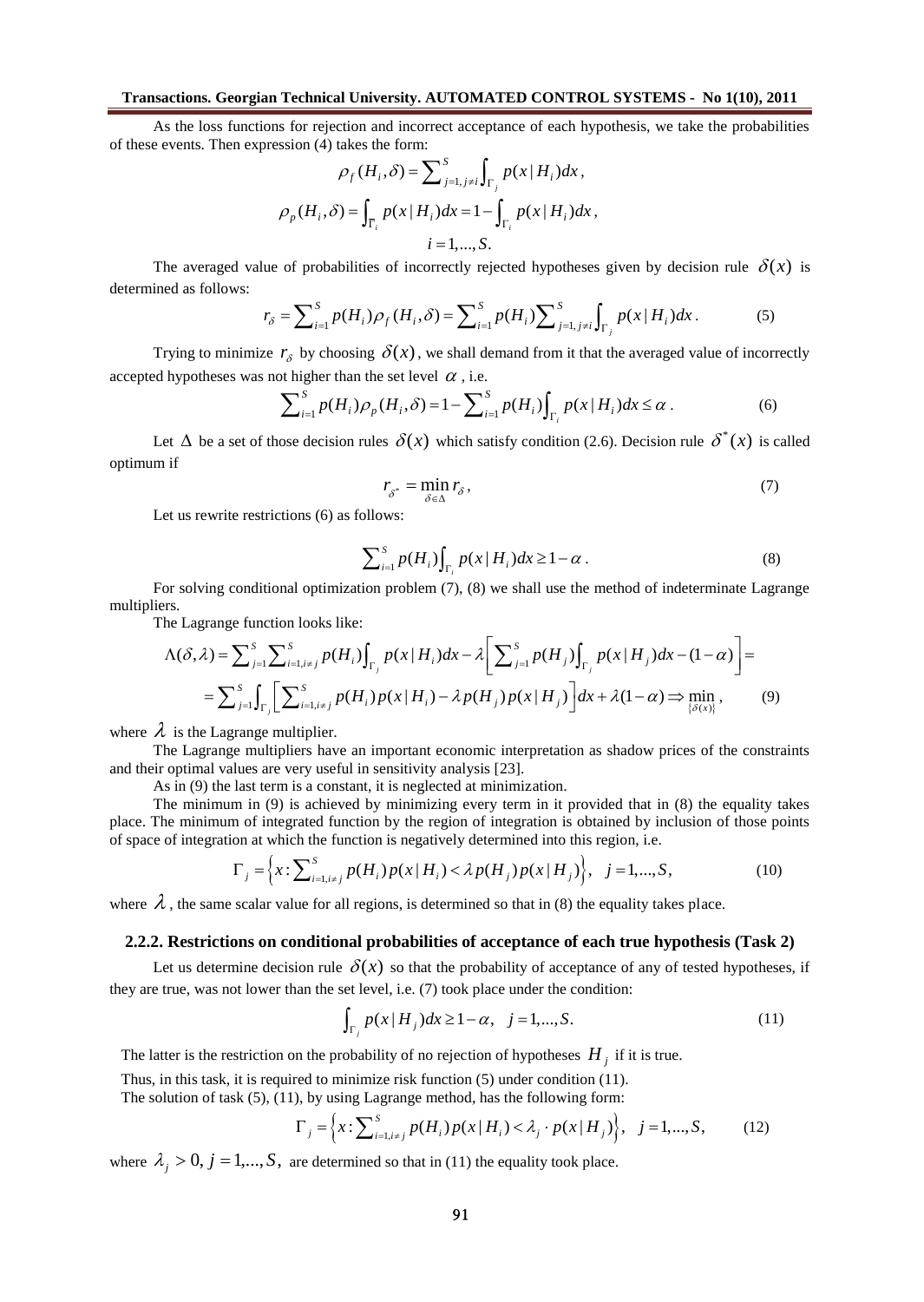**2.2.3. Restrictions on the posterior probabilities of acceptance of each true hypothesis (Task 3)** It is required to minimize average risk (5) at restrictions:

$$
p(H_j) \int_{\Gamma_j} p(x | H_j) dx \ge 1 - \alpha, \quad j = 1, ..., S. \tag{13}
$$

In this case, the optimum region of acceptance of a hypothesis is:

$$
\Gamma_j = \left\{ x \colon \sum_{i=1, i \neq j}^{S} p(H_i) p(x | H_i) < \lambda_j \cdot p(H_j) p(x | H_j) \right\}, \quad j = 1, \dots, S, \tag{14}
$$

where  $\lambda_i > 0$ ,  $j = 1,..., S$ , are determined so that in (13) the equality took place.

This solution formally will coincide with the solution of Task 2 if we introduce designation  $\lambda'_j = \lambda_j \cdot p(H_j)$ .

From restrictions (13), it is obvious that this problem is meaningful only if  $(1-\alpha)$  does not surpass a priori probabilities  $p(H_j)$ ,  $j = 1,...,S$ , or, otherwise,  $\alpha \ge 1 - p(H_j) \int_{\Gamma_j} p(x | H_j) dx$ . Therefore, for practical aims, this task is of little interest. Though the significance of this problem could increase considerably when a priori information, for any reason, is of special importance.

# **2.2.4. Restriction on the averaged probability of rejection of true hypotheses (Task 4)**

In the previous tasks, the optimality of decision rules was defined so that the errors caused by incorrect acceptance of hypotheses were minimized at restrictions on the errors caused by incorrect rejection of hypotheses. Now we shall act on the contrary, i.e. we shall restrict the probabilities of errors caused by incorrect rejection of hypotheses and minimize the probabilities of errors caused by incorrect acceptance of hypotheses. Thus, we shall find such decision rule  $\delta(x)$  for which there takes place:

$$
r'_{\delta} = \sum_{i=1}^{S} p(H_i) \cdot \rho_p(H_i, \delta) = 1 - \sum_{i=1}^{S} p(H_i) \int_{\Gamma_i} p(x | H_i) dx \Rightarrow \min_{\{\Gamma_i\}},
$$
 (15)

at restrictions:

$$
\sum_{i=1}^{S} p(H_i) \rho_f(H_i, \delta) = \sum_{i=1}^{S} p(H_i) \cdot \sum_{j=1, j \neq i}^{S} \int_{\Gamma_j} p(x | H_i) dx \le \alpha \,. \tag{16}
$$

It is obvious that the minimum in (16) is achieved at maximization of the expression:

$$
G_{\delta} = \sum_{i=1}^{S} p(H_i) \int_{\Gamma_i} p(x | H_i) dx \Rightarrow \max_{\{\Gamma_i\}} . \tag{17}
$$

Value  $G_{\delta}$  is the averaged probability of acceptance of true hypotheses. We shall call it *the average power of criterion*.

Thus, the problem consists in solving task (17) under restriction (16).

Application of the Lagrange method gives:

$$
\Gamma_j = \left\{ x : p(H_j) p(x | H_j) > \lambda \sum_{i=1, i \neq j}^{s} p(H_i) p(x | H_i) \right\}, \quad j = 1, ..., S. \tag{18}
$$

Coefficient  $\lambda > 0$  is the same for all regions of acceptance of hypotheses, and it is determined so that in (16) the equality takes place. It is obvious that this task is inverse to Task 1 in the sense that in them opposite kinds of errors are minimized and the restrictions are also imposed on opposite types of errors. At  $\lambda_{(1)} = 1/\lambda_{(4)}$ , regions of acceptance of hypotheses formally coincide in both tasks. Here the indexes specify belonging to the appropriate task. Generally,  $\lambda_{(1)}$  and  $1/\lambda_{(4)}$ , are not equal. By comparing restrictions (6) and (16), we conclude that the coincidence of regions of acceptance of hypotheses, i.e. equality  $\lambda_{(1)} = 1/\lambda_{(4)}$  is possible if and only if the following takes place:

$$
\overline{\Gamma}_i = \bigcup_{j=1, j \neq i}^S \Gamma_j.
$$

This point will be discussed more fully in section 3.

#### **2.2.5. Restrictions on the probabilities of rejection of each true hypothesis (Task 5)**

In this case, the problem is formulated as follows. To find the decision rule for which in (17) the maximum is achieved under restrictions:

$$
\int_{\Gamma_j} p(x | H_i) dx \le \alpha, \ \ i, j = 1, ..., S; \ \ i \ne j. \tag{19}
$$

In this case, application of the Lagrange method gives: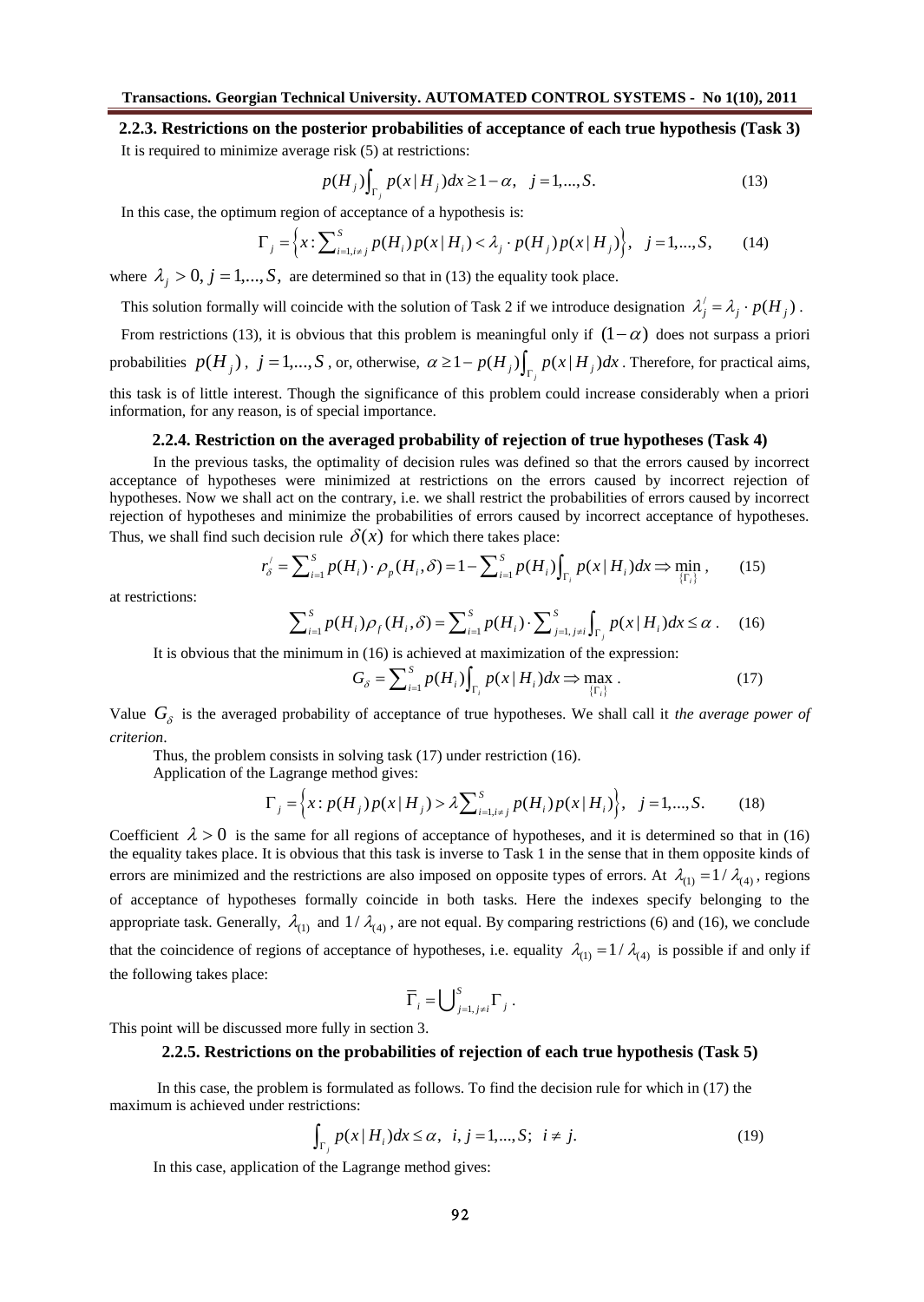$$
\Gamma_j = \left\{ x : p(H_j) \cdot p(x | H_j) > \sum_{i=1, i \neq j}^{S} \lambda_{ij} p(x | H_i) \right\}, \quad j = 1, ..., S, \quad (20)
$$

where  $(S-1)$ -dimensional vectors of parameters  $\lambda_j = (\lambda_{1,j},...,\lambda_{j-1,j}, \lambda_{j+1,j},..., \lambda_{S,j})$ ,  $j = 1,...,S$ , with positive components, are determined so that in (19) the equality took place.

**2.2.6. Restrictions on the posteriori probabilities of rejection of each true hypothesis (Task 6)** The problem consists in maximization of averaged power of criterion (17) under the condition:

$$
p(H_i) \int_{\Gamma_j} p(x | H_i) dx \le \alpha, \ \ i, j = 1, ..., S; \ \ i \ne j. \tag{21}
$$

Lagrange solution of this task is:

$$
\Gamma_j = \left\{ x : p(H_j) p(x | H_j) > \sum_{i=1, i \neq j}^{S} \lambda_{ij} p(H_i) p(x | H_i) \right\}, \quad j = 1, ..., S, \tag{22}
$$

where  $\lambda_{ij} > 0$  are determined so that in (21) the equality took place.

At introduction of designations  $\lambda'_{ij} = \lambda_{ij} \cdot p(H_i)$ , this solution formally coincides with the solution of Task 5 (22), i.e. the values  $\lambda_{ii}$  in (22) in principle can be chosen so that the regions of acceptance of hypotheses of Tasks 5 and 6 coincide. It is obvious that, in general, these regions differ from each other.

## **2.2.7. Restrictions on averaged probabilities of rejected true hypotheses (Task 7)**

Let us determine decision rule  $\delta(x)$  so that condition (17) was satisfied under restrictions:

$$
\sum_{i=1, i \neq j}^{S} p(H_i) \int_{\Gamma_j} p(x | H_i) dx \le \alpha, \quad j = 1, ..., S. \tag{23}
$$

By solving the Lagrange problem we get:

$$
\Gamma_j = \left\{ x : p(H_j) p(x | H_j) > \lambda_j \sum_{i=1, i \neq j}^{S} p(H_i) p(x | H_i) \right\}, \quad j = 1, ..., S, \quad (24)
$$

where coefficients  $\lambda_i > 0$ ,  $j = 1,..., S$ , are determined so that in restrictions (23) the equality took place.

If we introduce the designations  $\lambda'_j = p(H_j) / \lambda_j$ , solution (24) formally coincides with the solution of Task 2, i.e. by selection of coefficients  $\lambda_j$  both regions (12) and (24) could be identical, but, in general, these regions obviously differ from each other.

Analyzing the forms of regions of acceptance of hypotheses in the considered tasks, it is not difficult to be convinced that they have the form analogous to the regions defined in the generalized Neyman-Pearson criterion [17]. Though, in contradistinction to the latter, in the considered cases, the regions of acceptance of hypotheses are more complex and, as we shall see below, in general case, they are not mutually exclusive regions.

## **3. Properties of Hypotheses Acceptance Regions**

It is known that, in classical statements of the problem of statistical hypotheses testing, their acceptance regions are not intersected, i.e.  $\Gamma_i \cap \Gamma_j = \emptyset$ ,  $i \neq j$ , and the union of all regions of acceptance of hypotheses coincides with the observation space, i.e.  $\bigcup_{i=1}^{\infty}$  $\bigcup_{i=1}^{S} \Gamma_i = R^n$ . In the validity of these conditions, it is easy to be sure by consideration of regions of acceptance of hypotheses in classical Bayesian task of hypotheses testing (3). In particular, it is not difficult to be sure that, at  $S = 2$ , the hypotheses acceptance regions for classical Bayesian task (3) have the form:

$$
\Gamma_1 = \{x : p(H_2)p(x | H_2) < p(H_1)p(x | H_1)\},\
$$
\n
$$
\Gamma_2 = \{x : p(H_1)p(x | H_1) < p(H_2)p(x | H_2)\}.\tag{25}
$$

It is obvious that the following conditions are satisfied:  $\overline{\Gamma}_1 = R^n - \Gamma_1 = \Gamma_2$  and  $\overline{\Gamma}_2 = R^n - \Gamma_2 = \Gamma_1$ , as was shown above. These conditions break down at consideration of above-formulated conditional Bayesian task of hypotheses testing. Let us investigate this fact. From the analysis of the regions (10) and

$$
\overline{\Gamma}_j = \Big\{ x \colon \sum_{i=1, i \neq j}^S p(H_i) p(x | H_i) > \lambda \cdot p(H_j) \cdot p(x | H_j) \Big\}, j = 1, \dots, S,
$$

we infer that, analogously of the case  $S = 2$ , here is some value  $\lambda^*$  for which the rejection region of hypothesis *H*<sub>*j*</sub> and the acceptance region of any other hypothesis  $H_i$ ,  $i = 1,..., S; i \neq j$ , coincide, i.e. there take place: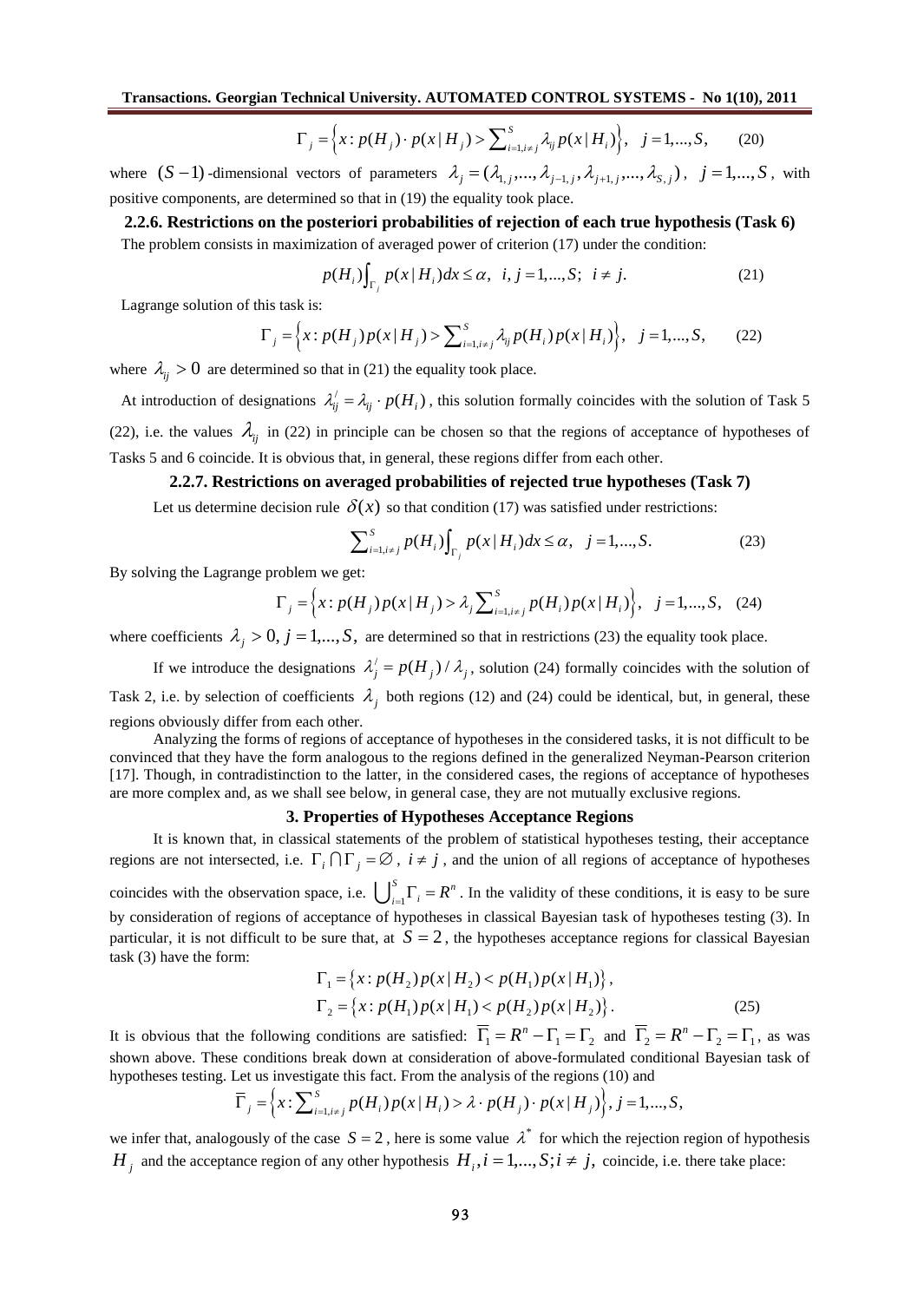$$
\bigcup_{i=1}^{S} \Gamma_i = R^n, \ \Gamma_i \cap \Gamma_j = \varnothing, \ i, j = 1, \dots, S, i \neq j \,. \tag{26}
$$

In this case, on the basis of observation result  $x$  there will always be accepted one of the tested hypotheses. Though, on the basis of comparison of regions (10) and the regions of acceptance of hypotheses in unconditional Bayesian task (3), irrespective of the kind of loss function, we infer that, these regions differ from one another, i.e. the regions of acceptance of hypotheses in conditional Bayesian Task 1, at  $\lambda = \lambda^*$ , do not coincide with the regions of acceptance of hypotheses in the unconditional Bayesian Task.

At  $\lambda > \lambda^*$ , there takes place  $\Gamma_j(\lambda > \lambda^*) > \Gamma_j(\lambda = \lambda^*)$ . This is possible only when  $\Gamma_i \cap \Gamma_j \neq \emptyset$ ,  $i, j = 1, \ldots, S, i \neq j$ . In this case

$$
\bigcup\nolimits_{i=1,i\neq j}^S \Gamma_i \ni \overline{\Gamma}_j,
$$

i.e. rejection region of hypotheses *H <sup>j</sup>* is contained in the united region of acceptance of other hypotheses. This is available only if region  $\Gamma_j$  of acceptance of hypothesis  $H_j$  intersects with one or more (in the limit, with all) regions of acceptance of other hypotheses. At  $\lambda < \lambda^*$ , there takes place  $\Gamma_j(\lambda < \lambda^*) < \Gamma_j(\lambda = \lambda^*)$ . This is possible only when in observation space  $R<sup>n</sup>$  there are sub-regions which do not belong to any region  $\Gamma_j(\lambda < \lambda^*)$ ,  $j = 1,..., S$ . In this case there takes place

$$
\bigcup\nolimits_{i=1,i\neq j}^S \Gamma_i \in \overline{\Gamma}_j \, ,
$$

i.e. the united region of acceptance of hypotheses  $\{H_1, \ldots H_{j-1}, H_{j+1}, \ldots, H_S\}$  is contained in the rejection region of hypotheses  $H_j$ . Thus, in the observation space  $R^n$ , there are such sub-regions which do not belong to any region of acceptance of the tested hypotheses.

Here arose the situation analogous to the one considered above, i.e. at testing many hypotheses, in Task 1 it could appear impossible to make a simple decision or to make any decision when the measured value falls into the sub-regions of intersection of regions of acceptance of hypotheses (at  $\lambda > \lambda^*$ ) or falls into the sub-regions which do not belong to any region of acceptance of hypothesis (at  $\lambda < \lambda^*$ ) respectively. In such cases, for acceptance of any tested hypotheses, we have to use one of the methods: 1) to realize repeated observations (if it is possible) until the moment when the arithmetic mean of the observation results appears only in one of hypotheses acceptance regions and to accept the corresponding hypotheses; 2) to increase or to decrease  $\alpha$  (to which correspond decreasing or increasing  $\lambda$ ) until the measured value appears only in one of hypotheses acceptance regions. In limit, when  $\lambda = \lambda^*$  there will be accepted without fail one hypothesis for any measured value. If  $\lambda^*$  for which the ratio (26) is fulfilled does not exist that means that for given x to make simple decision is impossible without additional information (see example, the case  $x = (2.5, 2.5)$ ). Additional information can be given as new values of a priori probabilities of hypotheses or repeated observations as was mentioned above. It is not difficult to be convinced that hypotheses acceptance regions in other conditional tasks have the same properties.

#### **4. On the Ratio of Average Risks in Conditional Bayesian Tasks**

Proceeding from the essence of stated conditional Bayesian tasks, they can be grouped as follows: tasks in which the average value of probabilities of falsely rejected hypotheses is minimized, i.e. the average risk under restrictions on the probabilities of errors caused by incorrect acceptance of hypotheses (Tasks 1, 2 and 3), and the tasks in which is minimized the average probability of errors caused by incorrect acceptance of hypotheses, which is equivalent to maximization of the average power of criterion under the restrictions on the probabilities of incorrectly rejected hypotheses (Tasks 4, 5, 6 and 7). These at a glance mutually inverse tasks, as it has been shown above (see Sections 2), in the general case, are not mutually inverse, i.e. by simple transformation it is impossible to obtain another target function. Therefore, in the general case, by the achieved level of target function, it is possible to compare separately Tasks 1, 2 and 3 and separately Tasks 4, 5, 6, 7. In that specific case, for the certain values of undetermined Lagrange multipliers in the solutions of these tasks, it is possible to reason about the ratio of target functions calculated in different groups of the tasks.

Let us notice that, about the interrelation among the average risks calculated in considered conditional Bayesian tasks, we can reason only under the condition that the values of probabilities  $\alpha$  in the restrictions of all considered tasks are identical. Let us consider the first group of the tasks. The comparison of restrictions (8) and (11) shows that the fulfillment of restrictions (11) always causes the fulfillment of conditions (8), but not on the contrary. That is, from these two restrictions, more "rigid" is condition (11). Therefore, it is natural to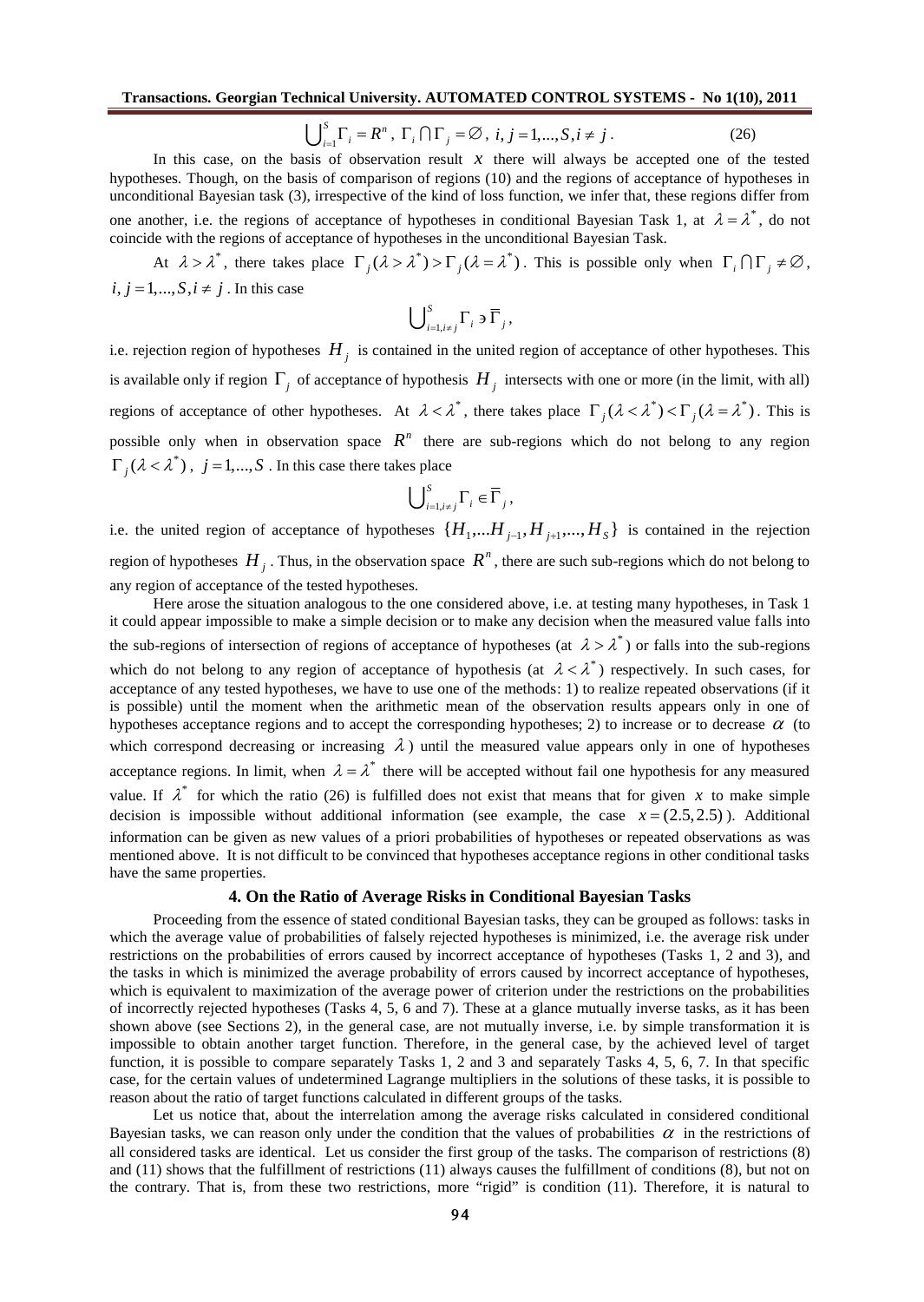conclude that the average risk calculated in Task 2 is always not more than the average risk calculated in Task 1, i.e. there takes place:

$$
r_{\delta^*,2}\leq r_{\delta^*,1}\,.
$$

Comparing restrictions  $(11)$  and  $(13)$  we infer, that restrictions  $(13)$  are more "rigid" than restrictions  $(11)$ , because the fulfillment of conditions (13) always causes the fulfillment of condition (11), but not on the contrary. Therefore the average risk calculated in Task 2 is always not less than the average risk calculated in Task 3. Thus, for the first group of the tasks, the following ratio between the optimum values of average risks calculated in these tasks takes place:

$$
r_{\delta^*,3} \le r_{\delta^*,2} \le r_{\delta^*,1}.
$$

Let us compare the optimum values of average criterion powers calculated in the second group of the tasks. It is not difficult to guess that restrictions (16) are less "rigid" than restrictions (19), because the fulfillment of restrictions (19) always entails the fulfillment of restrictions (16). Therefore, the average power of criterion corresponding to restrictions (19) (Task 5) will always be not more than the similar value corresponding to restrictions (16) (Task 4), i.e. there takes place:

$$
G_{\boldsymbol{\delta}^*, 5}\leq G_{\boldsymbol{\delta}^*, 4}\,.
$$

Similar reasoning for restrictions (16), (19), (21) and (23) shows that the most "rigid" are restrictions (21) (task 6), then - restrictions (23) (task 7), then - restrictions (19) (Task 5) and, at last, the weakest restriction is (16) (Task 4). Therefore, among the average powers of criterion calculated in these tasks, there is the following ratio:

$$
G_{\boldsymbol{\delta}^*, \boldsymbol{6}} \leq G_{\boldsymbol{\delta}^*, 7} \leq G_{\boldsymbol{\delta}^*, \boldsymbol{5}} \leq G_{\boldsymbol{\delta}^*, \boldsymbol{4}}.
$$

As it was shown in Section 3, if the values of Lagrange multipliers in Tasks 1 and 4 are equal to  $\lambda^*$ , the corresponding regions of acceptance of hypotheses in these tasks coincide and the following equality takes place:

$$
r_{\delta^*,1} = \sum_{i=1}^s p(H_i) \sum_{j=1, j \neq i}^s \int_{\Gamma_j} p(x | H_i) dx = \sum_{i=1}^s p(H_i) \left[ 1 - \int_{\Gamma_i} p(x | H_i) dx \right] =
$$
  
=  $1 - \sum_{i=1}^s p(H_i) \int_{\Gamma_i} p(x | H_i) dx = 1 - G_{\delta^*, 4}$ . (27)

In accordance with the results given in Section 3, if the number of hypotheses is equal to two, the following statement is true.

**Proposition 4.1.** *If for Lagrange multipliers in the solutions of the stated tasks, the following equalities are satisfied:* 1)  $\lambda^{(1)} = 1$ ; 2)  $\lambda_1^{(2)} \cdot \lambda_2^{(2)} = p(H_1) \cdot p(H_2)$ ; 3)  $\lambda_1^{(3)} \cdot \lambda_2^{(3)} = 1$ 2  $\lambda_1^{(3)} \cdot \lambda_2^{(3)} = 1; \quad 4) \quad \lambda^{(4)} = 1; \quad 5)$  $(H_1) \cdot p(H_2)$ (5) 21  $\lambda_{12}^{(5)} \cdot \lambda_{21}^{(5)} = p(H_1) \cdot p(H_2)$ ; 6)  $\lambda_{12}^{(6)} \cdot \lambda_{21}^{(6)} = 1$ 21  $\lambda_1^{(6)} \cdot \lambda_2^{(6)} = 1$ ; 7)  $\lambda_1^{(7)} \cdot \lambda_2^{(7)} = 1$ , the following conditions are true:  $r_{\delta^*.\text{uncond}} = r_{\delta^*.\text{1}} = r_{\delta^*.\text{2}} = r_{\delta^*.\text{4}} = r_{\delta^*.\text{5}} = \alpha$ ,  $(28<sup>1</sup>)$ 

where  $r_{\delta^*,4} = 1 - G_{\delta^*,4}$  and  $r_{\delta^*,5} = 1 - G_{\delta^*,5}$ ;

$$
r_{\delta^*,6} = r_{\delta^*,7} = 2 \cdot \alpha \,,\tag{28^2}
$$

where  $r_{\delta^*, 6} = 1 - G_{\delta^*, 6}$  and  $r_{\delta^*, 7} = 1 - G_{\delta^*, 7}$ .

Here the indices in brackets specify belonging to the corresponding tasks. It is not difficult to be convinced in validity of (28) by substitution in relation (27) the suitable restrictions of the considered tasks.

#### **5. Comparison of Unconditional and Conditional Methods**

Let us consider example for a concrete probability distribution law, in particular, the normal law

$$
p(x | H_i) = (2\pi)^{-n/2} |W|^{-1/2} \exp \left\{-\frac{1}{2}(x - a^i)^T W^{-1}(x - a^i)\right\}, \quad i = 1, ..., S,
$$

for experimental research of the properties of offered algorithms. In Example there are investigated the qualities of hypotheses testing by unconditional and conditional Bayesian algorithms. From Example the character of changes in coefficients  $\lambda$  and regions of acceptance of hypotheses with changing  $\alpha$  under the appropriate restriction of the considered tasks, and also of the ratios among the qualities of hypotheses testing in conditional and unconditional Bayesian tasks, is evident.

**Example.** Tested hypotheses:  $H_1: \theta_1^1 = 1, \theta_2^1 = 1, H_2: \theta_1^2 = 4, \theta_2^2 = 4$ . A priori probabilities of the hypotheses:  $p(H_1) = 0.5$ ,  $p(H_2) = 0.5$ . Covariance matrices used:

$$
W_1 = \begin{pmatrix} 1 & 0 \\ 0 & 1 \end{pmatrix}, W_2 = \begin{pmatrix} 1 & 0.4 \\ 0.6 & 1 \end{pmatrix}, W_2 = \begin{pmatrix} 1 & 0.8 \\ 0.99 & 1 \end{pmatrix}.
$$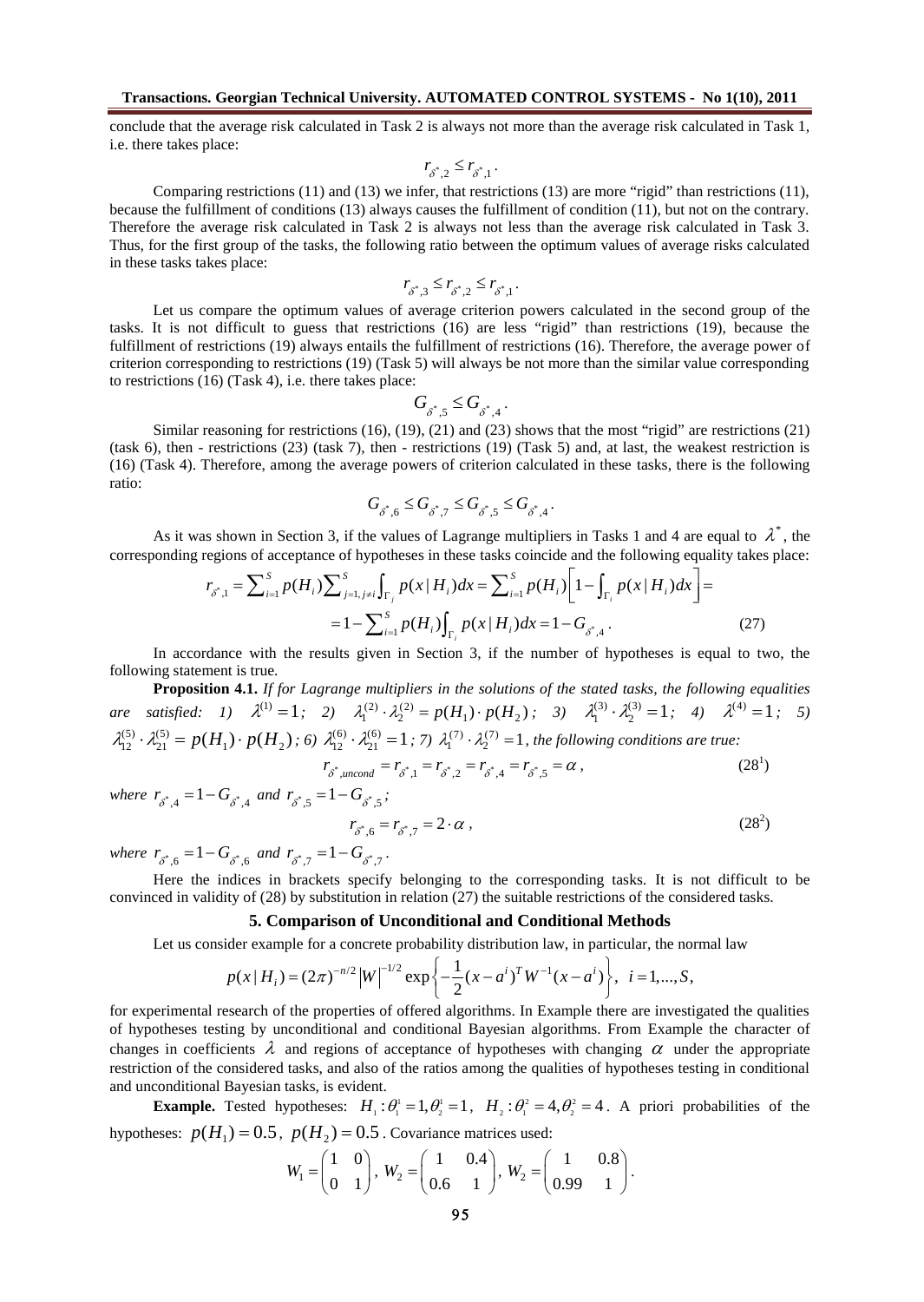On the basis of calculation results brought in Table, we infer the following. The calculated values of average risk  $r_{\delta}$  in Tasks 1 and 2 and the average power of criterion subtracted from one  $1-G_{\delta}$  in Tasks 4 and 7 for the values of  $\alpha$  for which Lagrange multipliers take the values  $\lambda^{(1)} = 1$ ,  $\lambda_1^{(2)} = p(H_1) = 0.5$ ,  $\lambda_2^{(2)} = p(H_2) = 0.5$ ,  $\lambda^{(4)} = 1$ , and  $\lambda_{12}^{(7)} \cdot \lambda_{21}^{(7)} = 1$ 21  $\lambda_1^{(7)} \cdot \lambda_2^{(7)} = 1$ , respectively, coincide with  $\alpha$  for Tasks 1, 2 and 4 and with the value of average risk in the unconditional task and with  $2\alpha$  for Task 7.

In the general case, in all conditional Bayesian tasks, the interval of changing  $\alpha$  contains three sub-intervals. If  $\alpha$  falls in the middle subinterval the correct decision is made, and, if it falls in the left or the right subintervals, there are accepted or rejected both hypotheses. To the extreme sub-intervals correspond the values of Lagrange multipliers opposite concerning unity, i.e. less or more than one. For example, in conditional Task 1 for  $x_1 = 1.49$ ,  $x_2 = 1.49$  and  $W_1$ , for extreme points of subinterval  $\alpha$  where hypothesis  $H_1$  is accepted, i.e. for  $\alpha = 0.0002$  and  $\alpha = 0.244$ , there takes place  $\lambda = 411.387$  and  $\lambda = 0.0234$ , respectively, i.e. coefficient  $\lambda$  changes from 411.387 to 0.0234.

For all considered covariance matrices and  $\alpha$  for which Lagrange coefficients in conditional tasks satisfy condition  $\lambda^{(1)} = \lambda_1^{(2)} + \lambda_2^{(2)} = \lambda^{(4)} = \lambda_{12}^{(7)} \cdot \lambda_{21}^{(7)} = 1$ 21  $\lambda_{12}^{(7)} \cdot \lambda_{21}^{(7)} = 1$ , comparison of calculation results of unconditional and conditional tasks confirm the validity of Proposition 4.1. In particular, there takes place  $r_{\delta^*, uncond} = r_{\delta^*, 1} = r_{\delta^*, 2} = 1 - G_{\delta^*, 4} = (1 - G_{\delta^*, 7}) / 2$ .

At  $x_1 = 2.5, x_2 = 2.5$ , the middle subinterval, i.e. the subinterval of acceptance of one tested hypothesis, degenerates into an empty set and decision is not made, since, in accordance with the condition of the example, this measured value could be generated by both distributions with equal probabilities.

At  $x_1 = 2.5$ ,  $x_2 = 2.5$  for Tasks 1, 2, 4 and for all considered *W*, the thresholds of  $\alpha$  separating the sub-regions of acceptance of both hypotheses or acceptance of neither hypothesis, coincide. In Task 7 these thresholds are equal to the suitable thresholds of the previous tasks divided by two. This is easy to explain by comparing the restrictions of Task 7 with the restrictions of Tasks 1, 2 and 4.

In Tasks 2 and 7, there takes place  $\lambda_1^{(2)} = \lambda_2^{(2)}$  and  $\lambda_1^{(7)} = \lambda_2^{(7)}$ , because, in the appropriate restrictions, identical values of  $\alpha$  are used.

## **6. Conclusion**

Obtained theoretical and computed of the practical example results clearly show the advantage of the offered conditional Bayesian statements of testing many hypotheses. The introduced conditionality allows impose restrictions on the errors of one type and, under such conditions, to minimize the errors of the second type. Such opportunity is very important for correct solving many practical problems. For example, 1) air defense – the cost of incorrectly detected target and the missed one is different, and defence interests demand guaranteed detection of hostile flying vehicles; 2) identification of river water emergency pollution sources; 3) medicine production – the cost of overdosing and underdosing is not identical and the safety of patients requires guaranteed protection of prepared medicines against overdosing; 4) market investigation with the purpose of making recommendations about investments - guaranteed protection from the loss of invested credits; 5) revealing the fact of ship bending on the basis of the measurement results of special sensors; 6) the problem of sustainable development of production and so on. The investigation of the stated problems proves their uniqueness and high quality especially in specific situations when information is not sufficient for making decision with given reliability.

#### **References:**

1. De Groot, M.H. Optimal Statistical Decisions. McGraw-Hill Book Company, New-York. 1970

2. De Groot, M. Doing what comes naturally: Interpreting a tail as a posterior probability or as a likelihood ratio. J. Amer. Statist. Assoc. 68 966-969. 1973

3. Berger, J.O. Statistical Decision Theory and Bayesian Analysis. Springer, New York. 1985

4. Boratynska, A. and Drozdowicz, M. Robust Bayesian estimation in a normal model with asymmetric loss function. J. Appl. Math. (Warsaw), 26 1 85-92. 1999

5. Dickey, J. Is the tail area useful as an approximate Bayes factor? J.Amer.Stat.Assoc.72138-142. 1977

6. Westfall P.H., Johnson W.O. and Utts J.M. A Bayesian perspective on the Bonferroni Adjustment. Biometrika, 84 2 419-427. 1997

8. Hwang, J.T., Casella, G., Robert, Ch., Wells, M.T. and Farrell, R.H. Estimation of Accuracy in Testing. The Annals of Statistics, Vol. 20, No. 1, 490-509. 1992

9. Berry, D.A. Multiple comparisons, multiple tests, and data dredging: A Bayesian perspective. In Bayesian Statistics 3, Ed. J.M. Bernardo, M.H. DeGroot, D.V. Lindley and A.F.M. Smith, pp. 79-94. Oxford University Press. 1988

10. Lindley, D.V. The 1988 Wald Memorial Lectures: The present position of Bayesian Statistics. Statist. Sci. 5, 44- 89. 1990

11. Lee P.M. Bayesian Statistics: An Introduction. Edward Arnold, London. 1989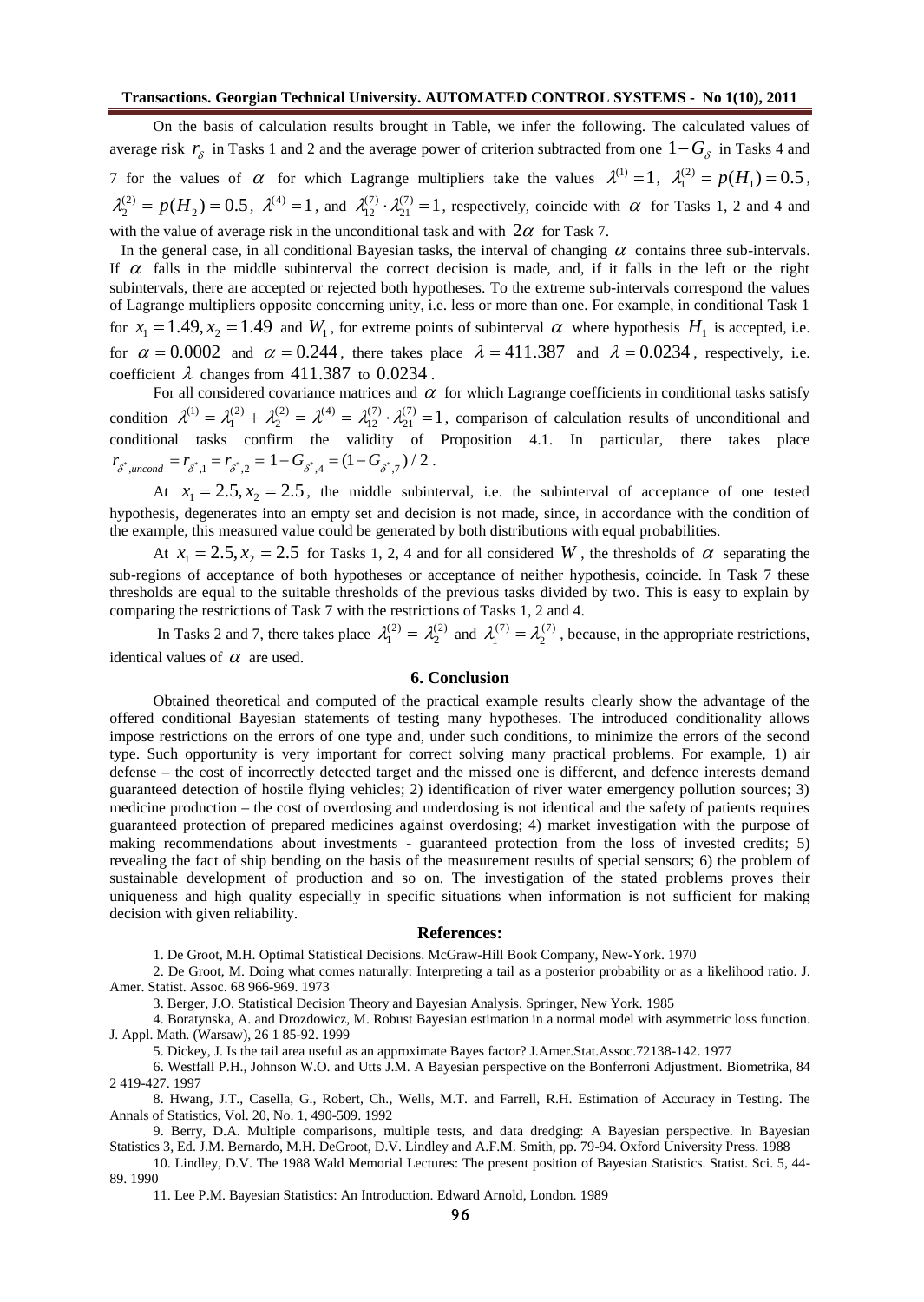12. Meng, C.Y.K. and Dempster, A.P. A Bayesian approach to the multiplicity problem for significance testing with binomial data. Biometrics, 43 301-311. 1987

13. Moreno, E. and Cano, J.A. Testing a point null hypothesis: Asymptotic robust Bayesian analysis with respect to the priors given on a sub-sigma field. Int. Statist. Rev. 57 221-232. 1989

14. Wald A. Statistical decision functions, J. Wiley & Sons, New York. 1950a

15. Wald A. Basic ideas of a general theory of statistical decision rules, v.I, Proceedings of the International congress of Mathematicians. 1950b

16. Cramer, H. Mathematical Methods of Statistics. Princeton University Press, Princeton, NJ. 1946

17. Rao, C.R. Linear Statistical Inference and Its Application. Second Edition. Wiley, New York. 2006

18. Stuart, A., Ord, J.K. and Arnols, S. Kendall's Advanced Theory of Statistics. Classical Inference and the Linear Model. Vol. 2A, Six edition. Oxford University Press Inc., New York. 1999

19. Kachiashvili, K.J. Generalization of Bayesian Rule of Many Simple Hypotheses Testing. International Journal of Information Technology & Decision Making, World Scientific Publishing Company, Vol. 2, No. 1, 41 – 70. 2003

20. Sage, A.P. and Melse, J.L. Estimation Theory with Application to Communication and Control. McGraw-Hill, New York. 1972

21. Kachiashvili K.J. and Mueed A. The Problem of Choosing Losses Function in Bayesian Problem of Many Hypotheses Testing and Opportunities of Their Overcoming. Proceedings of 4<sup>th</sup> World Conference on 21<sup>st</sup> Century Mathematics 2009, March 4-8, Lahore, Pakistan. pp. 176-194

22. Kachiashvili K.J., Hashmi M. A. and Mueed A. Sensitivity Analysis of Classical and Conditional Bayesian Problems of Many Hypotheses Testing. Communications in Statistics - Theory and Methods. Accepted. 2011

23. Joshi, M.C. and Moudgalya, K.M. Optimization Theory and Practice, Narosa Publishing House. 2004.

Covarian ce matrix Measurement result **Unconditional task** Restriction level **Accepted hypothesis** Risk function Lagrange multipliers  $W$   $x$   $\alpha$   $H_i$  $r_{\delta^*}$  $\lambda$  $\lambda_2$ *W*1 2.5, 2.5  $H<sub>2</sub>$ 0.01695  $W_2$  *H*<sub>2</sub> 0.04163  $W_3$  **H**<sub>2</sub> 0.06632 *W*<sup>1</sup> 2.51, 2.51  $H<sub>2</sub>$ 0.01695  $W_2$  *H*<sub>2</sub> 0.04163  $W_3$  **H**<sub>2</sub> 0.06632 *W*<sup>1</sup> 1.49, 1,49  $H<sub>1</sub>$ 0.01695  $W_2$  *H*<sub>1</sub> 0.04163  $W_3$  **H**<sub>1</sub> 0.06632 **Conditional tasks Task 1** *W*1  $2.5$ 2.5  $\leq 0.01694$  $= 0.01694$ >0.01694 Both hypotheses are accepted Both hypotheses are accepted No hypothesis is accepted 0.01695 1.00074 *W*<sub>2</sub>  $\leq 0.0416$  $= 0.0416$ >0.0416 Both hypotheses are accepted Both hypotheses are accepted No hypothesis is accepted 0.04166 1.00125 W<sub>2</sub>  $\leq 0.06632$  $= 0.06632$ >0.06632 Both hypotheses are accepted Both hypotheses are accepted No hypothesis is accepted 0.06632 1.00002 *W*1 2.51, 2.51  $\leq 0.0163$  $\alpha \in (0.0163, 0.0175)$ >0.0175 Both hypotheses are accepted  $H<sub>2</sub>$ No hypothesis is accepted 0.01699  $\alpha = 0.0169$ ) 1.0048 *W*<sub>2</sub>  $\leq 0.0406$  $\alpha \in (0.04063, 0.042)$ >0.042 Both hypotheses are accepted  $H<sub>2</sub>$ No hypothesis is accepted 0.04179  $\alpha = 0.04127$ ) 1.00634  $W_3$  $\leq 0.065$  $\alpha \in (0.0651, 0.0676)$ >0.0676 Both hypotheses are accepted  $H<sub>2</sub>$ No hypothesis is accepted 0.06756  $(\alpha = 0.0651)$ 1.02913 *W*1 1.49, 1.49  $\leq 0.0002$  $\alpha \in (0.0002, 0.244)$  $>0.244$ Both hypotheses are accepted  $H<sub>1</sub>$ No hypothesis is accepted 0.01699  $(\alpha = 0.0169)$ 1.0048

**Table.** The results of hypotheses testing by unconditional and conditional Bayesian tasks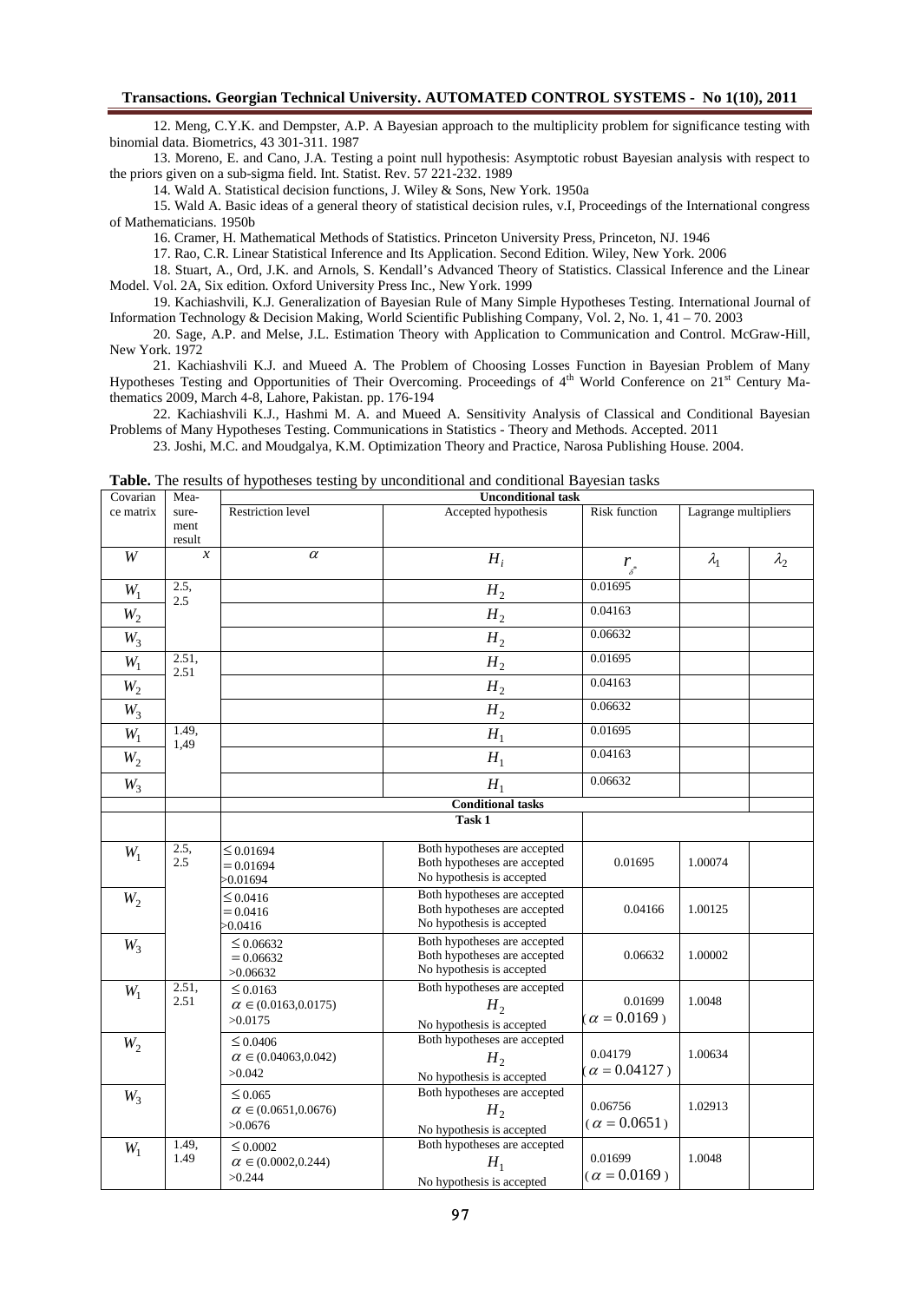| $W_2$ |               | $\leq 0.0018$<br>$\alpha \in (0.0018, 0.285)$      | Both hypotheses are accepted                                 | 0.04176                        | 1.00516      |        |
|-------|---------------|----------------------------------------------------|--------------------------------------------------------------|--------------------------------|--------------|--------|
|       |               | >0.285                                             | $H_1$<br>No hypothesis is accepted                           | $(\alpha = 0.0415)$            |              |        |
|       |               |                                                    | Both hypotheses are accepted                                 |                                |              |        |
| $W_3$ |               | $\leq 0.021$<br>$\alpha \in (0.021, 0.344)$        | $H_1$                                                        | 0.06664                        | 1.00754      |        |
|       |               | >0.344                                             | No hypothesis is accepted                                    | $(\alpha = 0.066)$             |              |        |
|       |               |                                                    | Task 2                                                       |                                |              |        |
|       |               |                                                    |                                                              |                                |              |        |
| $W_1$ | 2.5,<br>2.5   | $\leq 0.01694$<br>$= 0.01694$                      | Both hypotheses are accepted<br>Both hypotheses are accepted | 0.01695                        | 0.5004       | 0.5004 |
|       |               | >0.1694                                            | No hypothesis is accepted                                    |                                |              |        |
| $W_2$ |               | $\leq 0.04193$<br>$= 0.04193$                      | Both hypotheses are accepted<br>Both hypotheses are accepted | 0.04164                        | 0.5002       | 0.5002 |
|       |               | $-0.04193$                                         | No hypothesis is accepted                                    |                                |              |        |
| $W_3$ |               | $\leq 0.06632$                                     | Both hypotheses are accepted<br>Both hypotheses are accepted | 0.06632                        | 0.5          | 0.5    |
|       |               | $= 0.06632$<br>>0.06632                            | No hypothesis is accepted                                    |                                |              |        |
| $W_1$ | 2.51,         | $\leq 0.01636$                                     | Both hypotheses are accepted                                 |                                |              |        |
|       | 2.51          | $\alpha \in (0.01636, 0.01755)$<br>>0.01755        | H <sub>2</sub>                                               | 0.01699<br>$\alpha = 0.0169$ ) | 0.5024       | 0.5024 |
|       |               |                                                    | No hypothesis is accepted<br>Both hypotheses are accepted    |                                |              |        |
| $W_2$ |               | $\leq 0.0409$<br>$\alpha \in (0.0409, 0.043)$      | H <sub>2</sub>                                               | 0.04167                        | 0.5007       | 0.5007 |
|       |               | >0.043                                             | No hypothesis is accepted                                    | $\alpha = 0.0419$ )            |              |        |
| $W_3$ |               | $\leq 0.065$                                       | Both hypotheses are accepted                                 |                                |              |        |
|       |               | $\alpha \in (0.065, 0.0676)$                       | H <sub>2</sub>                                               | 0.06634<br>$\alpha = 0.0663$ ) | 0.5002       | 0.5002 |
|       | 1.49,         | >0.0676                                            | No hypothesis is accepted<br>Both hypotheses are accepted    |                                |              |        |
| $W_1$ | 1.49          | $\leq 0.00019$<br>$\alpha \in (0.00019, 0.244)$    | $H_1$                                                        | 0.01694                        | 0.4999       | 0.4999 |
|       |               | >0.244                                             | No hypothesis is accepted                                    | $\alpha = 0.01695$             |              |        |
|       |               |                                                    | Both hypotheses are accepted                                 |                                |              |        |
| $W_2$ |               | $\leq 0.000187$<br>$\alpha \in (0.000187, 0.2857)$ | $H_1$                                                        | 0.04167                        | 0.5007       | 0.5007 |
|       |               | >0.2857                                            | No hypothesis is accepted                                    | $(\alpha = 0.0419)$            |              |        |
| $W_3$ |               | $\leq 0.00592$                                     | Both hypotheses are accepted                                 |                                |              |        |
|       |               | $\alpha \in (0.00592, 0.311)$<br>>0.311            | $H_1$                                                        | 0.06632<br>$\alpha = 0.06632$  | 0.5          | 0.5    |
|       |               |                                                    | No hypothesis is accepted                                    |                                |              |        |
|       |               |                                                    | Task 4                                                       | $G_{_{\boldsymbol{\delta}^*}}$ |              |        |
| $W_1$ | 2.5,          | $\leq 0.01694$                                     | No hypothesis is accepted                                    | 0.9830                         | 1.0008       |        |
|       | 2.5           | $-0.01694$                                         | Both hypotheses are accepted<br>Both hypotheses are accepted | 0.9831                         | 0.9997       |        |
| $W_2$ |               | $= 0.01695$<br>$\leq 0.04163$                      | No hypothesis is accepted                                    | 0.9584                         | 1.0001       |        |
|       |               | >0.04163                                           | Both hypotheses are accepted                                 | 0.9584                         | 0.9997       |        |
|       |               |                                                    | No hypothesis is accepted                                    | 0.9337                         | 1.0000       |        |
| $W_3$ |               | $\leq 0.06632$<br>>0.06633                         | Both hypotheses are accepted                                 |                                |              |        |
|       |               | $= 0.06633$                                        | Both hypotheses are accepted                                 | 0.9337                         | 0.9998<br>>1 |        |
| $W_1$ | 2.51,<br>2.51 | $\leq 0.01755$<br>$\alpha \in (0.01637, 0.01755)$  | No hypothesis is accepted<br>H <sub>2</sub>                  | 0.9825                         | 1.0609       |        |
|       |               | >0.01755                                           | Both hypotheses are accepted                                 | $\alpha = 0.01637$             |              |        |
|       |               |                                                    | No hypothesis is accepted                                    |                                | $<$ 1<br>>1  |        |
| $W_2$ |               | $\leq 0.0406$<br>$\alpha \in (0.0407, 0.0426)$     | H <sub>2</sub>                                               | 0.9574                         | 1.0373       |        |
|       |               | >0.0426                                            | Both hypotheses are accepted                                 | $\alpha = 0.01637$             | $<$ 1        |        |
|       |               | $\leq 0.0651$                                      | No hypothesis is accepted                                    |                                | >1           |        |
| $W_3$ |               | $\alpha \in (0.0651, 0.0676)$                      | H <sub>2</sub>                                               | 0.9324                         | 1.0291       |        |
|       |               | >0.0676                                            | Both hypotheses are accepted                                 | $\alpha = 0.0651$ )            | $<$ l        |        |
|       |               |                                                    |                                                              |                                |              |        |
|       | 1.49,         | $\leq 0.000192$                                    | No hypothesis is accepted                                    |                                | >1           |        |
| $W_1$ | 1.49          | $\alpha \in (0.000193, 0.2441)$                    | $H_1$                                                        | 0.9829                         | 1.0160       |        |
|       |               | >0.2441                                            | Both hypotheses are accepted                                 | $\alpha = 0.01679$             | $<$ 1        |        |
| $W_2$ |               | $\leq 0.00188$<br>$\alpha \in (0.00188, 0.28578)$  | No hypothesis is accepted<br>$H_1$                           | 0.9582                         | >1<br>1.0052 |        |